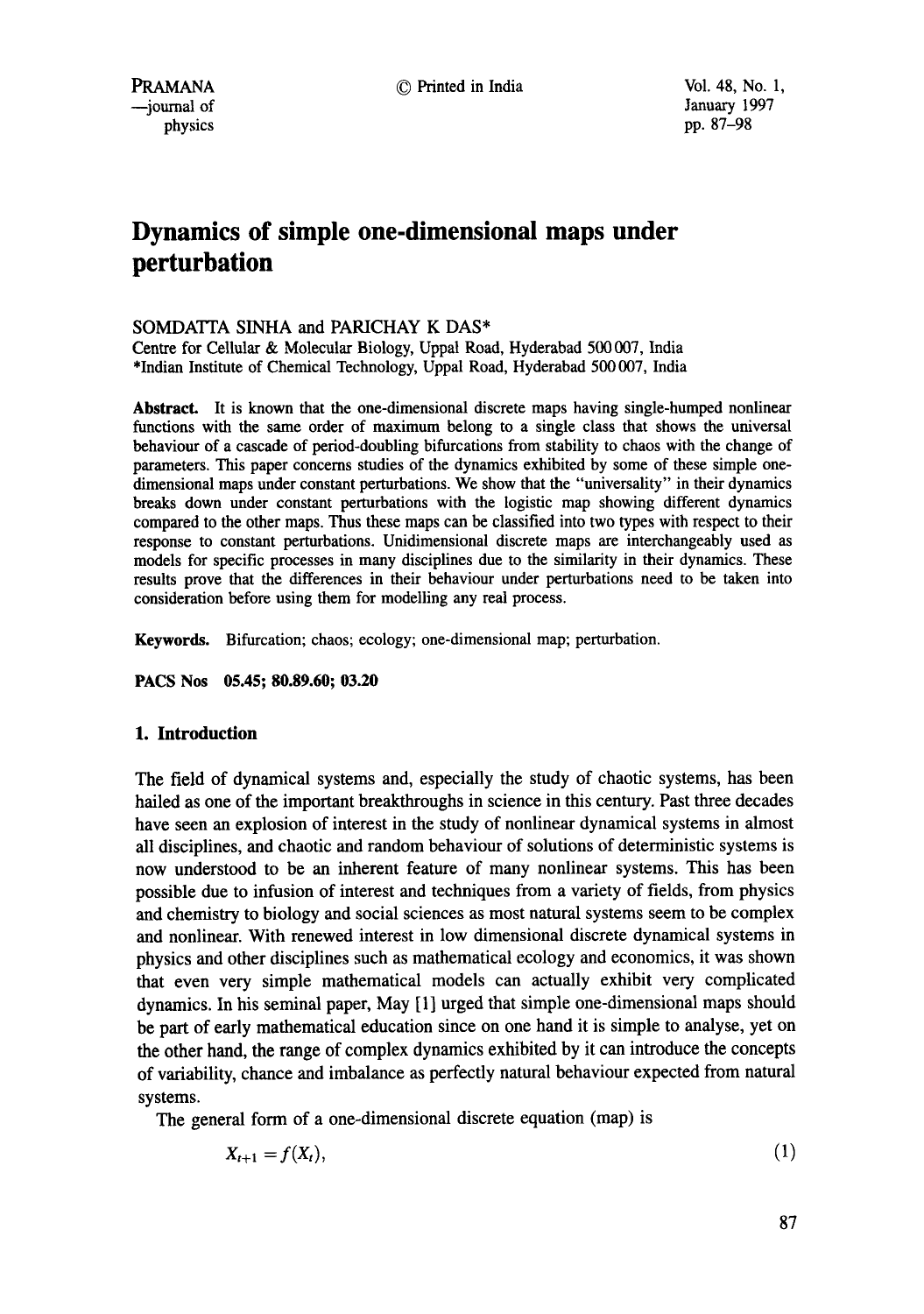where  $X_{t+1}$  is a function of the discrete variable X at the earlier (i.e. *t*th) iteration and some parameters. Historically  $[1, 2]$ ,  $X_t$  has been studied as the population density of organisms (whose generations do not overlap) at the *t*th generation. If the function  $f(X_t)$ is such that it has the propensity to increase monotonically when  $X$  is small and to decrease monotonically when it is large due to density-dependent processes, then **it**  assumes a "hump"-like shape with a unique maximum.

More than two decades ago [1, 3–5] the numerous discrete models with single-hump growth functions existing in the ecological literature were placed under a general class of unidimensional maps based on the similarity in their dynamic behaviour with increasing growth rates. It was shown that all these maps display a "universal" bifurcation structure where, with the increase in a parameter (e.g., the growth rate), the system dynamics changes from stable equilibrium point to chaos through the period-doubling route, and the chaotic regime contains an ordered sequence of periodic windows [1, 2, 6]. This similarity in bifurcation structure of these one-dimensional maps initiated the use of these models interchangeably to describe experimental population data in ecology [7-12].

Though it is known that all one-hump maps having the same order of maximum belong to the same universality class [13], the precise conditions that determine if a single-hump nonlinear function would belong to the "universal" class are not clear [14]. Recent studies have shown that slight perturbations of a map can cause breakdown or distortion of universal behaviour [14-18]. These studies, from mathematical ecology again, describe the different responses of two maps (logistic and exponential) belonging to the same universality class when an additive disturbance (can be termed as perturbation or bias) is imposed on the nonlinear functions.

In this paper we study a few representative maps that are used commonly in theoretical studies and also to model real systems [1, 19, 20] under such perturbation and show the similarities and differences of their response. The major results are:

- (a) the logistic map shows very different response to perturbations compared to other maps of the same universality class which have long 'tail' or 'plateaus' at high  $X$ ; and
- $(b)$  the response dynamics depends on the details of the shape of the hump positive perturbation enhances the effect of the 'tail', whereas, negative perturbation exposes the gradient of the upper part of the hump. Thus, the logistic map stands out among other maps whose 'plateaus' and asymmetric shapes give rise to a variety of interesting, unexpected and unusual dynamics. Since these latter type of maps are considered to be more realistic, one may anticipate many unexpected dynamics in nature.

The paper is organized as follows:

- (i) Three commonly used one-dimensional maps and the types of perturbations used for this study are introduced.
- (ii) The effect of the perturbations on the dynamics of these maps is shown.
- (iii) The results are discussed with a view to delineate the differences in these maps.
- (i) *One-dimensional maps*

88

We choose the following three one-dimensional equations with the specific single hump

#### *Pramana - J. Phys.,* **Vol. 48, No. 1, January 1997 (Part I)**

**Special issue on "Nonlinearity & Chaos in the Physical Sciences"**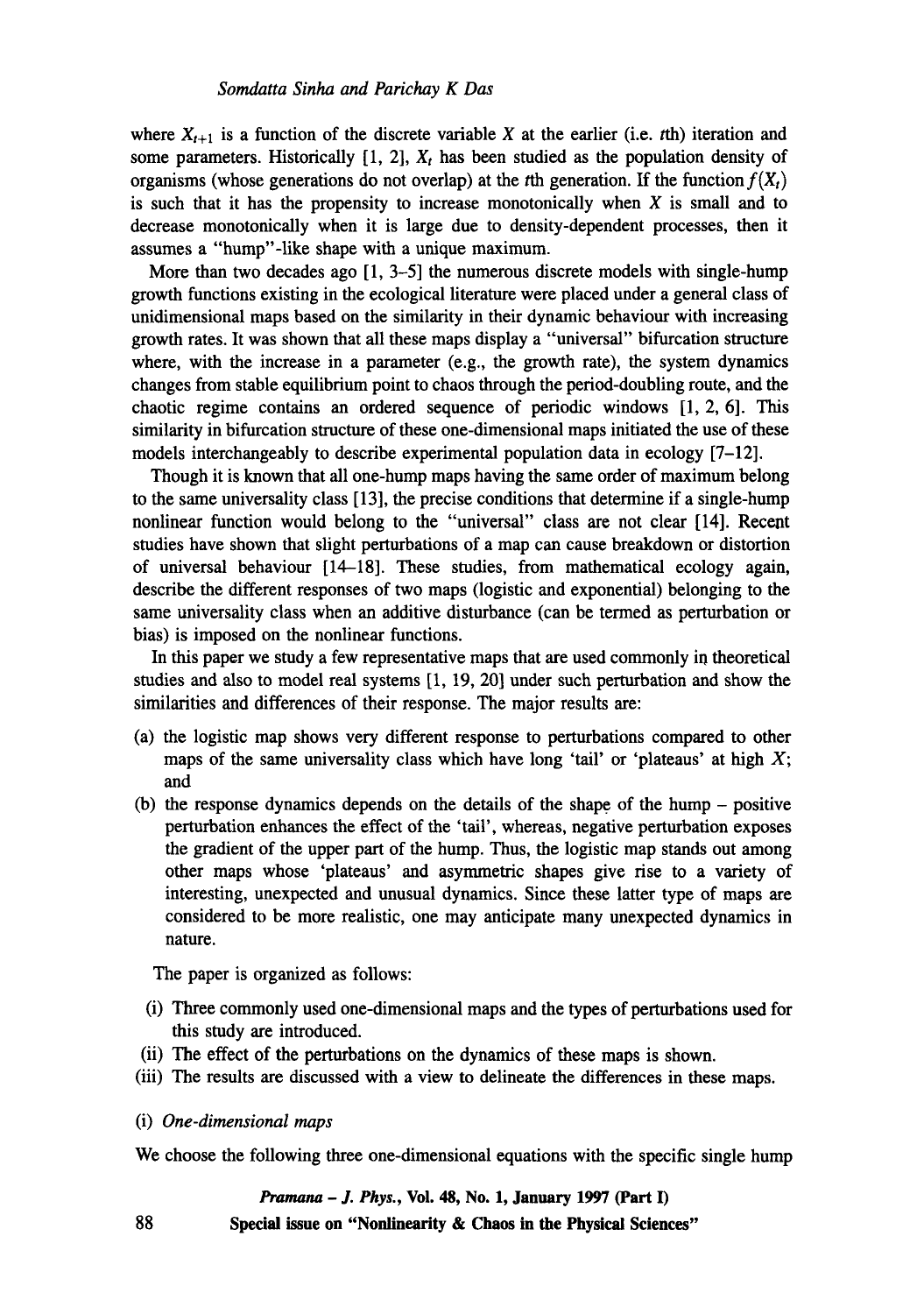| Maps                                               | $x$ -Domain            | r-Range                 | Equilibrium points<br>$f(x) = x$ | Critical point<br>$f'(x) = 0$ |
|----------------------------------------------------|------------------------|-------------------------|----------------------------------|-------------------------------|
| Logistic map<br>Exponential map $0 \le x < \infty$ | $0 \leq x \leq 1$      | $1 < r \leq 4$<br>0 < r | 0 and $(r - 1)/r$<br>$0$ and $1$ | 1/2<br>1/r                    |
| Bellows map                                        | $0 \leq x \leq \infty$ | 1 < r                   | 0 and $(r-1)^{1/b}$              | $\left(\frac{1}{b-1}\right)$  |

Table 1. Properties of one dimensional single hump maps.

functions for our study:

(I) Logistic model:

$$
X_{t+1} = rX_t(1 - X_t). \tag{2a}
$$

(II) Exponential model:

 $X_{t+1} = X_t \exp[r(1 - X_t)].$  (2b)

(BI) Bellows model:

$$
X_{t+1} = \frac{rX_t}{(1+X_t^b)}\,. \tag{2c}
$$

Here 'r' and 'b' are parameters. These three models were chosen because they are most commonly used, both theoretically and experimentally [1, 3-5, 11, 12, 14, 19-22]. Though eq. (2a) is the simplest among the non-linear difference equation models, the other two equations (2b), (2c) have more secure provenance in the biological literature [1, 12, 14, 21]. Table 1 summarizes the detailed features of these models, and figures (1a-f) show the return maps  $(X_t$  versus  $X_{t+1}$  plot) and the bifurcation diagrams with increasing  $r$  for each model. Figure 1 clearly describes the similar "inverted Ushape" (hump) nature of  $f(X)$ -the nonlinear function-in the return maps, and the commonality in their dynamics of progression from stable point, to a hierarchy of stable cycles of period  $2^n$ , to chaos with increasing r. These properties are observed in all models from this class of unidimensional single-hump equations [1, 2, 5].

*Constant perturbation.* Under an additive constant perturbation the one-dimensional equation (1) takes the form

$$
X_{t+1} = f(X_t) + L = F(X_t)
$$
\n(3)

where  $L$  is a parameter which can take both positive and negative values. The effect of a fixed positive and negative L on  $f(X)$  is to move the humps shown in the return maps in figures (la, lc and le) above or below the X-axis respectively. As examples this is shown for the logistic model for  $r = 3.9$  in figure 2a, and for the Bellows model for  $r = 5$  and  $b = 6$  in figure 2b. The continuous curves represent the unperturbed return maps (eqs (2a) and (2c)) and the dashed and dotted curves are for the perturbed maps  $(+L$  and  $-L$ respectively) in eq. (3). The exponential model is similar to the Bellows model.

It is clear from figure 2 that the perturbations change the intersection of the return maps (dashed curve and dotted curve) with the  $X_{t+1} = X_t$  line (solid line), thus changing the

> *Pramana - J. Phys.,* **Voi. 48, No. 1, January 1997 (Part I) Special issue on "Nonlinearity & Chaos in the Physical Sciences"** 89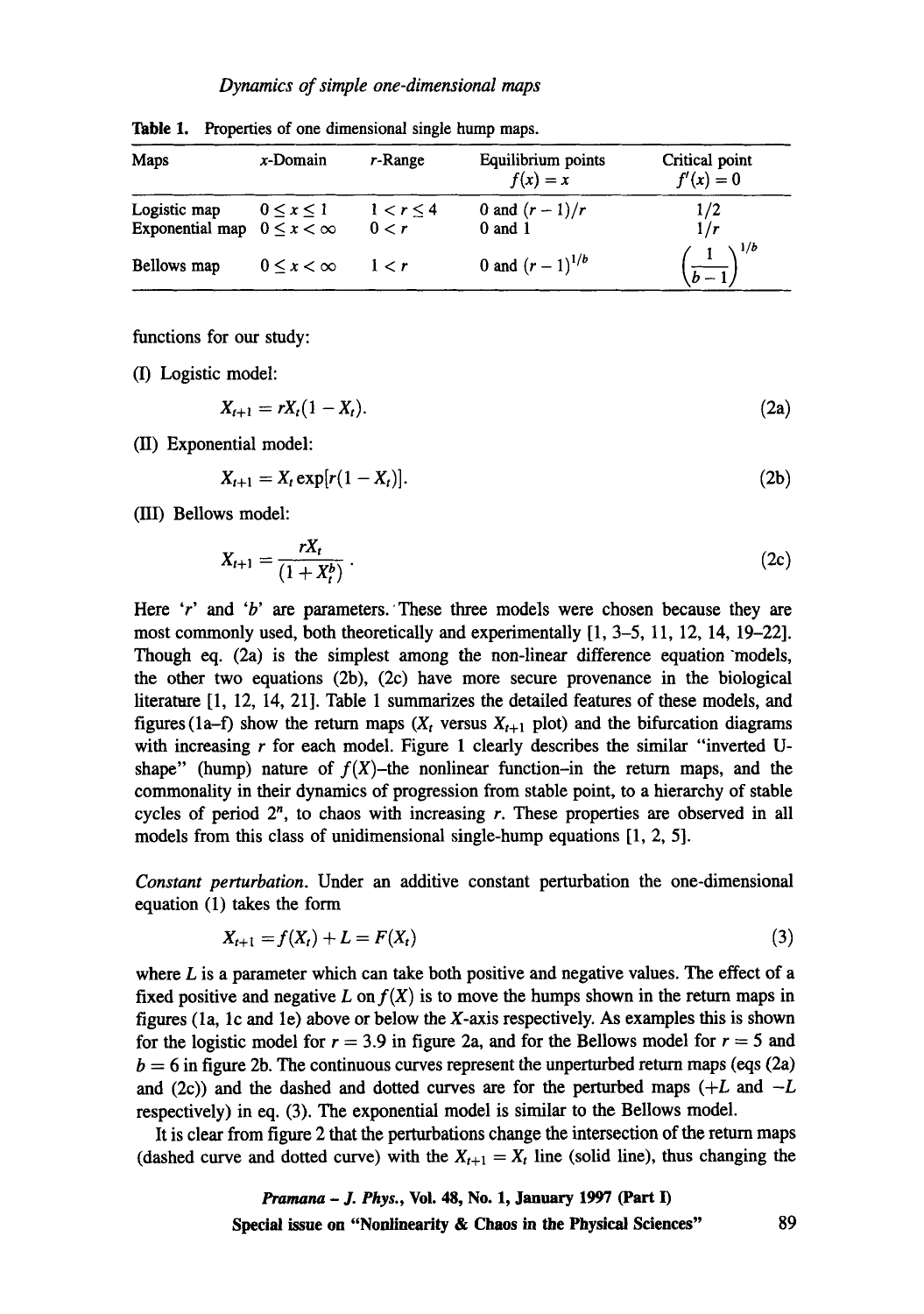

Figure 1. Return maps and bifurcation diagrams, respectively, for the  $(a, b)$  logistic, (c, d) exponential, and (e, f) Bellows maps. Unless otherwise stated the initial conditions are chosen to be X at which  $f'(X) = 0$  in all figures.

number of positive equilibrium points and their stability. With negative  $L$ , there are two equilibrium points  $(x_1, x_2)$  in figure 2), and the first equilibrium point  $(x_1)$  is unstable leading all iterations below that critical value to zero. The dynamics exhibited by these maps depend on the gradient of the hump at the second equilibrium point  $(x_2)$ . The other major change that negative perturbation introduces in the exponential and Bellows maps is that these two maps are no longer valid for all  $X > 0$ , thus introducing limits in both r and X within which the iterations will remain positive. In the case of the exponential and the Bellows maps (see figure 2b), positive  $L$  creates a higher 'floor' as the tail of the maps are elevated. This does not happen in the case of the logistic map and it continues to be valid only within a range of  $X$ . In this paper whenever  $X$  assumes zero or negative values it is termed as 'escape'.

> *Pramana - J. Phys.,* Voi. 48, No. 1, January 1997 (Part I) Special issue on "Nonlinearity **& Chaos in the Physical Sciences"**

90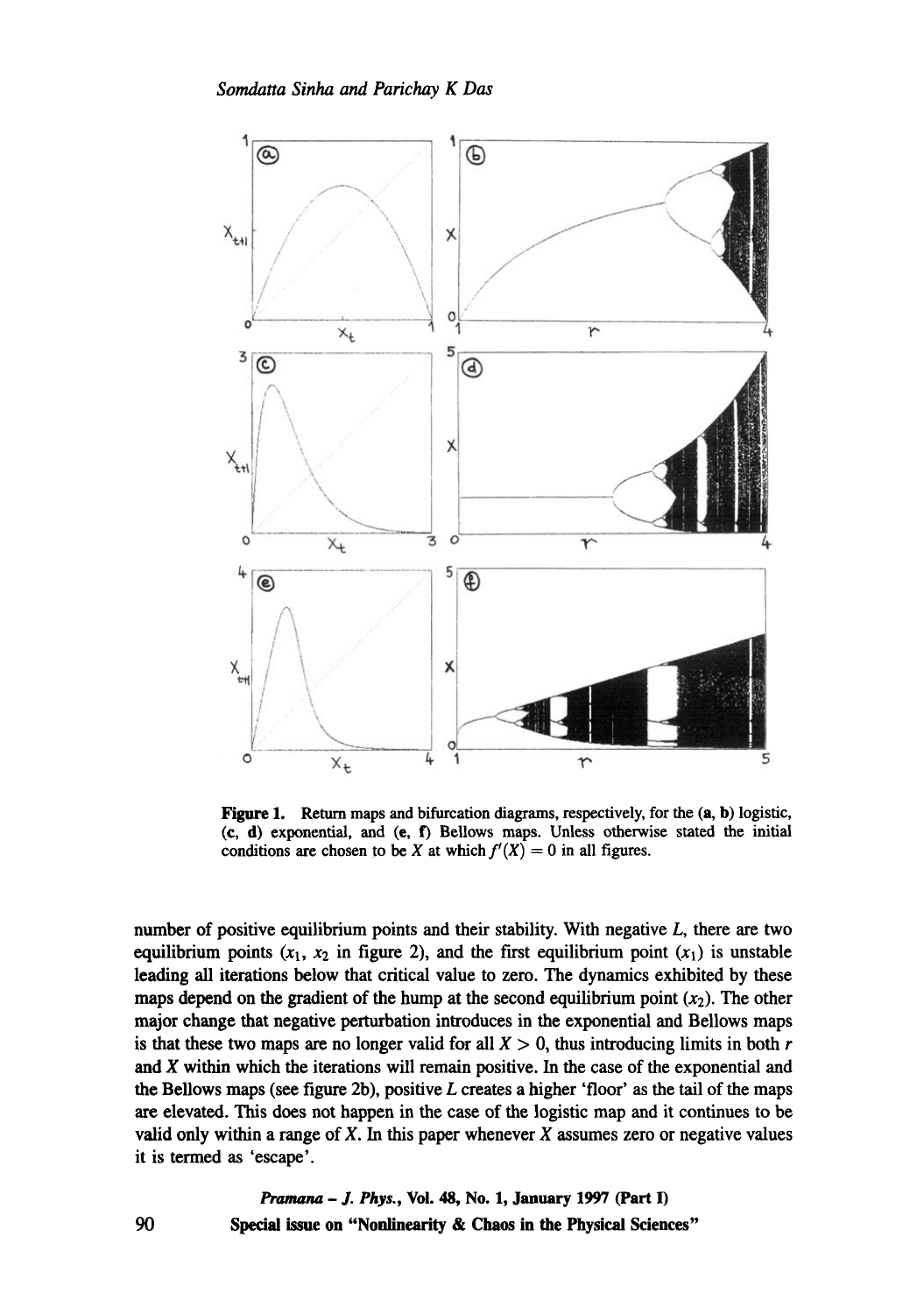*Dynamics of simple one-dimensional maps* 



Figure 2. Return maps of the (a) logistic, and (b) Bellows maps. Continuous curve unperturbed map, Dashed curve - maps with positive perturbation  $(+L)$ . Dotted curve - maps with negative perturbation  $(-L)$ .

## (ii) The *dynamics of the perturbed maps*

The dynamics exhibited by the three models with positive and negative  $L$  are shown through bifurcation and stability diagrams in the  $r-L$  parameter space  $(r-L)$ diagrams). Interestingly whatever be the magnitude of  $L$  (except when it pushes the system to "escape"), the dynamical system always returns to its unperturbed state on withdrawal of the perturbation. Therefore, we have studied the response of the maps to large ranges of L values. Figures 3, 4 and 5 are the bifurcation diagrams showing the dynamics of the perturbed maps with increasing  $L$  at two  $r$  values corresponding to stable and chaotic dynamics at the unperturbed state.

*Logistic map.* Figures 3a-d show the dynamics exhibited by the logistic map with increasing positive and negative perturbations for stable r  $(r = 2.0)$  and for chaotic r  $(r = 3.9)$  respectively. It is clear that positive perturbation induces (figure 3a) or

> *Pramana - J. Phys., Vol. 48, No. 1, January 1997 (Part I)* Special issue **on "Nonlinearity & Chaos in the Physical Sciences"** 91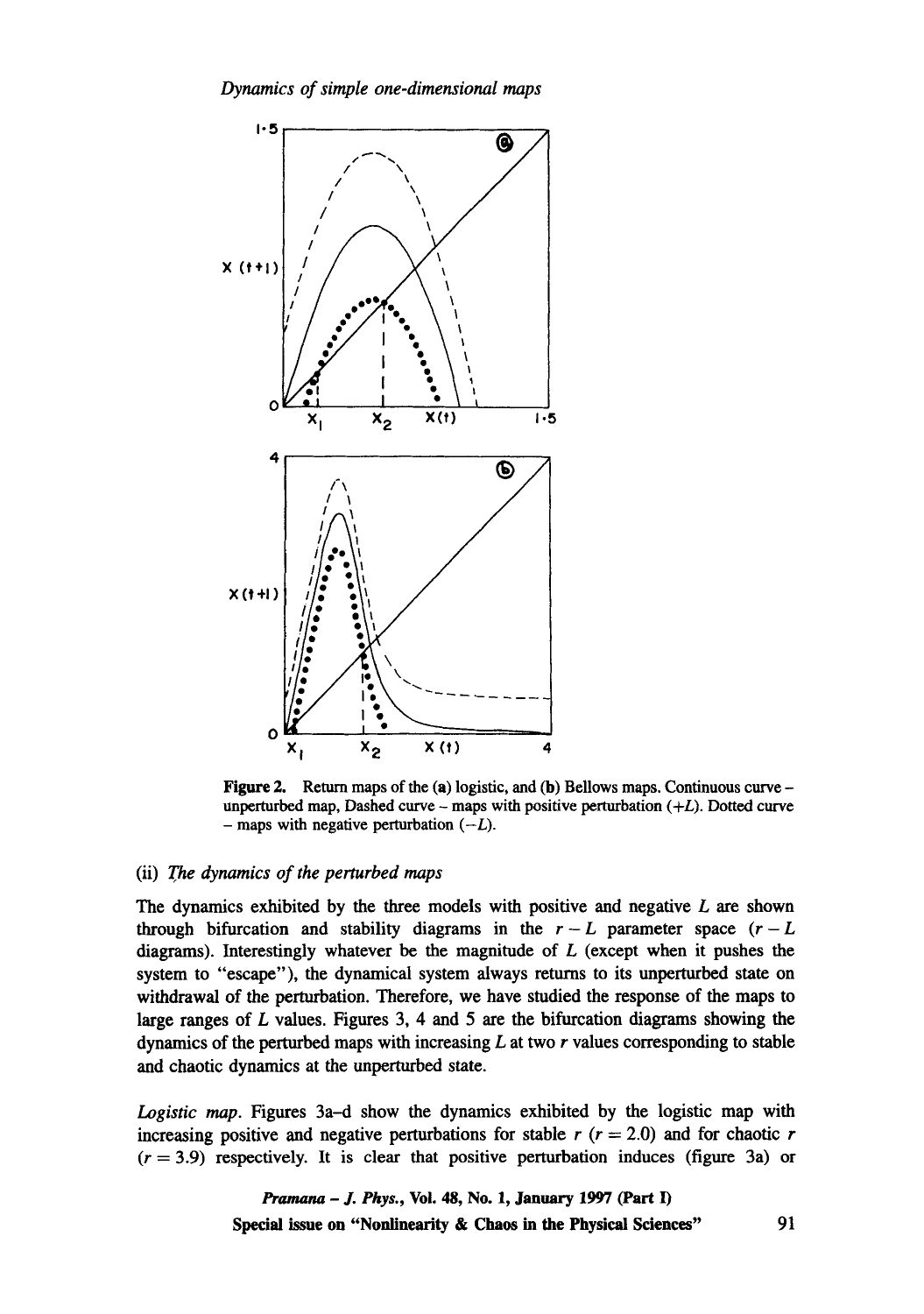

**Figure 3.** Bifurcation diagrams with L for the logistic map for stable  $r = 2.0$ . (a) positive L, (b) negative; and, L chaotic  $r = 3.9$  (c) positive L, (d) negative L.

maintains (figure 3c) chaotic dynamics for all  $r$ , though 'escape' occurs for very small perturbations in a chaotic logistic map. On the other hand, negative perturbation induces stability in a chaotic map (figure 3d), though 'escape' ensues for stable  $r$  at relatively low negative  $L$  (figure 3b). Thus the final response of the logistic map to both types of perturbations is opposite and also independent of r.

*Exponential map.* Figures 4a-d show the effects of increasing positive and negative perturbations in the exponential map for stable  $(r = 1.8)$  and chaotic  $r (r = 3)$ respectively. In contrast to the logistic map (figure 3a), a stable exponential map remains stable under both types of perturbations (figures 4a and 4b), and a small amount of positive perturbation can induce stability in a chaotic map also (figure 4c). The response of the chaotic map to negative perturbation is however unusual. Though, like the logistic map in this case also increasing negative perturbation shows overall period reversal to stability from chaos, yet this map shows an intervening band of  $L$  values at which 'escape' occurs, but positive iterates recur for a range of higher L beyond which iterates 'escape' for all L. Interestingly, though in this map both types of perturbations finally render the map stable for all r, 'escape' is observed with  $-L$  only for parameter  $(r)$  values corresponding to higher period ( $P \ge 4$ ) dynamics.

*Bellows map.* It is clear from figures 5a-d that the response of the bellows map is very similar to the exponential map for stable r  $(r = 1.2)$  under negative L, and for chaotic r

> *Pramana - J. Phys.,* **Voi. 48, No. 1, January 1997 (Part I) Spedal issue on "Nonlinearity & Chaos in the Physical Sciences"**

92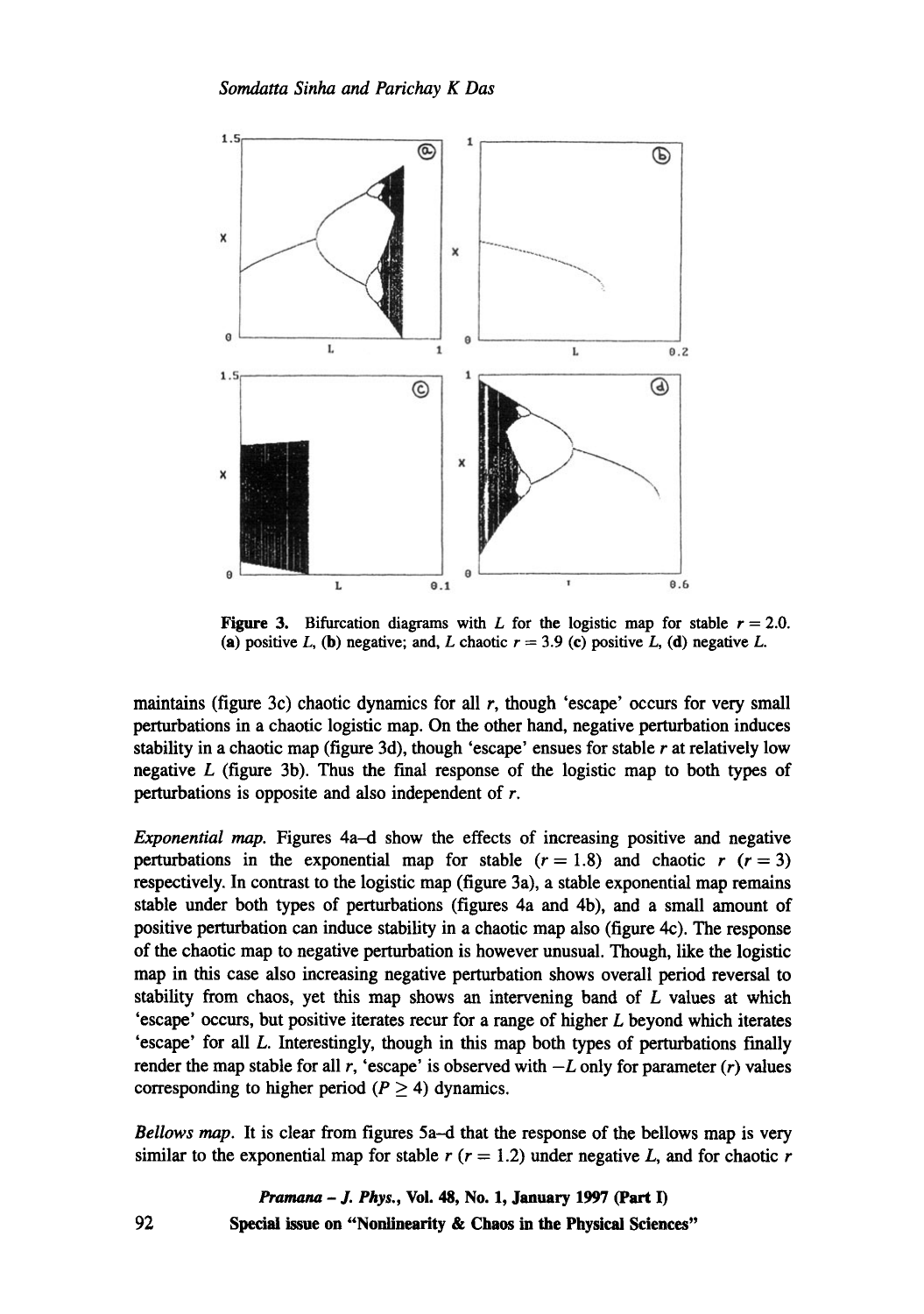

**Figure 4.** Bifurcation diagrams with L for the exponential map for stable  $r = 1.8$ . (a) positive L, (b) negative; and, L chaotic  $r = 3.0$  (c) positive L, (d) negative L.

 $(r = 3.0)$  under both positive and negative L. The stable-unstable-stable 'bubble' in **figure 5a with increasing positive perturbation in a stable map is a reminder of the logistic map (see figure 3a) except that further period doubling bifurcations are curtailed here and period reversal gives rise to stable dynamics at higher L It is also interesting to note that, like the logistic map (figure 3b), stable bellows map (figure 5b) also shows 'escape' for small negative perturbation. This map has an additional parameter 'b' which has a role in**  deciding the shape of the hump and hence the bifurcation scenario. We have taken  $b = 6$ **here which imposes strong nonlinearity in the maps, though similar behaviour is observed**  for lower  $b (> 2)$  also.

**To get a complete picture of the effect of the constant perturbations on the dynamics of**  the maps for a range of values of the nonlinear parameter  $r$ , we have used a combined analytical and numerical approach to obtain the stability regions in the  $r - L$  parameter space. Figure 6 shows three  $r - L$  diagrams which provide a description of the different **dynamical behaviour such as, stable fixed point**  $(P = 1)$ **, stable oscillations of period 2**  $(P = 2)$ , and complex oscillations of higher periods including chaos  $(P \ge 4)$  that are **exhibited by the models for different values of r and L. The space outside the demarcated region constitutes the r and L values that lead to 'escape'. Since positive and negative L moves the hump vertically up and down, the range of X and r values for which the logistic map is valid also changes with L. For negative L, the exponential and Bellows maps both resemble the logistic map since they now do not have the extended tail and hence exist** 

> *Pramana - J. Phys.,* **Vol. 48, No. 1, January 1997 (Part I) Special issue on "Nonlinearity & Chaos in the Physical Sciences"** 93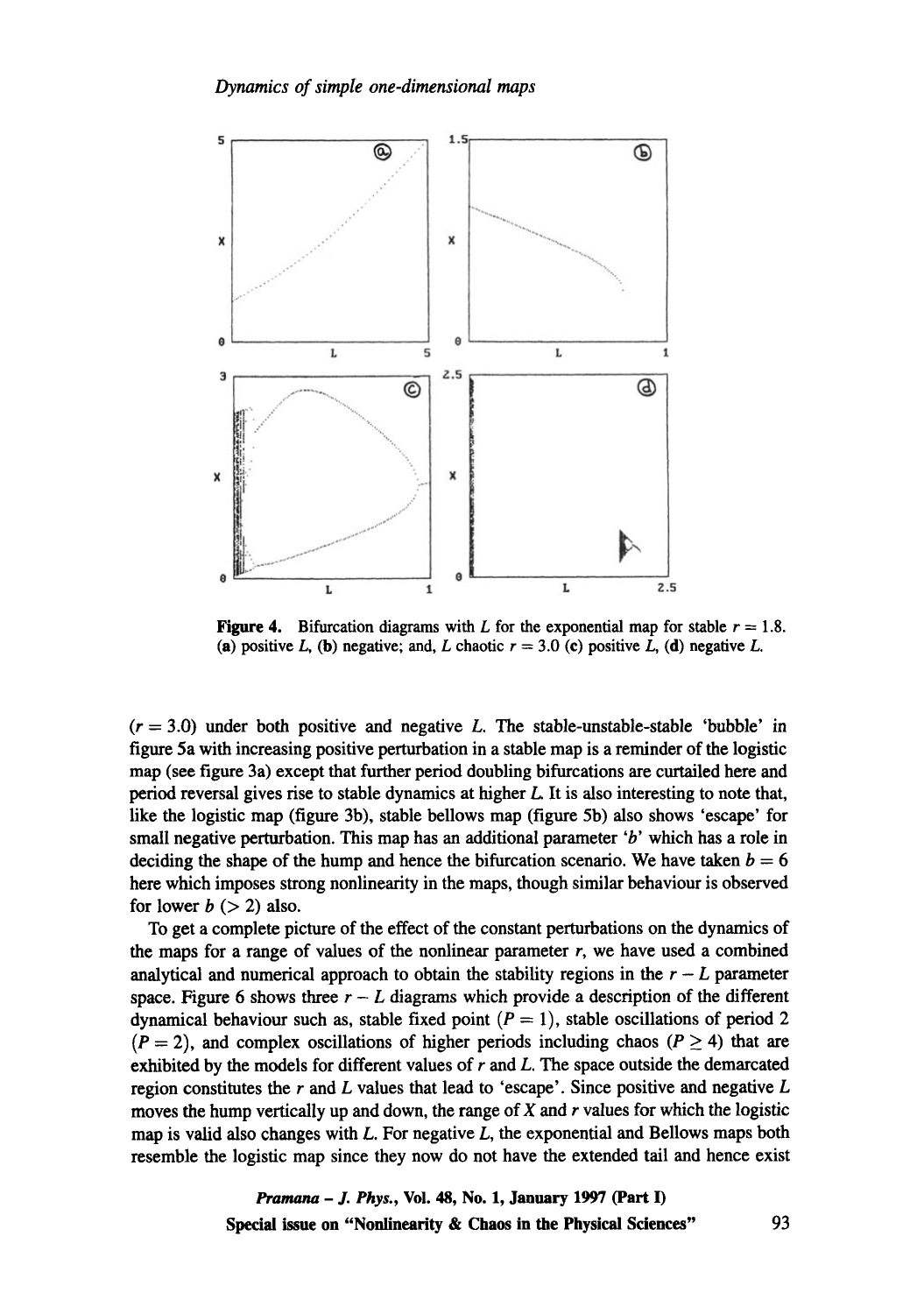

**Figure 5.** Bifurcation diagrams with L for the bellows map for stable  $r = 1.2$ . (a) positive L; and, (b) negative L; and, chaotic  $r = 3.0$  (c) positive L, (d) negative L.

only within a certain range of r. Therefore they also show the 'escape' region for higher negative perturbations.

The boundaries in the  $r - L$  plot in figure 6 can be obtained as follows:

- (a) The curve that forms the lower bound for all maps in the  $r L$  plot for negative L is obtained by finding the values of  $L$  for every  $r$  at which a saddle-node bifurcation takes place [20].
- (b) The intervening 'escape' region observed in the exponential and bellows maps at higher r occurs for intermediate values of L at which,  $F(X_{\text{max}}) - x_1 < 0$  where  $x_1$  is the first unstable equilibrium point (cf. figure 2b). Thus, the boundary in the  $r - L$ parameter space can be obtained by considering values of  $r$  and  $L$  which satisfy the expression

$$
F(X_{\max})-x_1=0.
$$

This condition is never satisfied in the case of the logistic map.

(c) The uppermost curve for  $+L$  separating the 'escape' region is observed only for the logistic map (figure 6a). In the logistic map, there is one  $L$  for every  $r$  at which  $F^2(X_{\text{max}}) \leq 0$ , i.e. the iterate falls outside the hump on the X-axis. Both exponential and Bellows maps do not have this region since they have 'tails' for high  $X$  (for  $+L$ ) which force the iterates to be positive.

> *Pramana - J. Phys.,* **Vol. 48, No. 1, January 1997 (Part I) Special issue on "Nonlinearity & Chaos in the Physical Sciences"**

94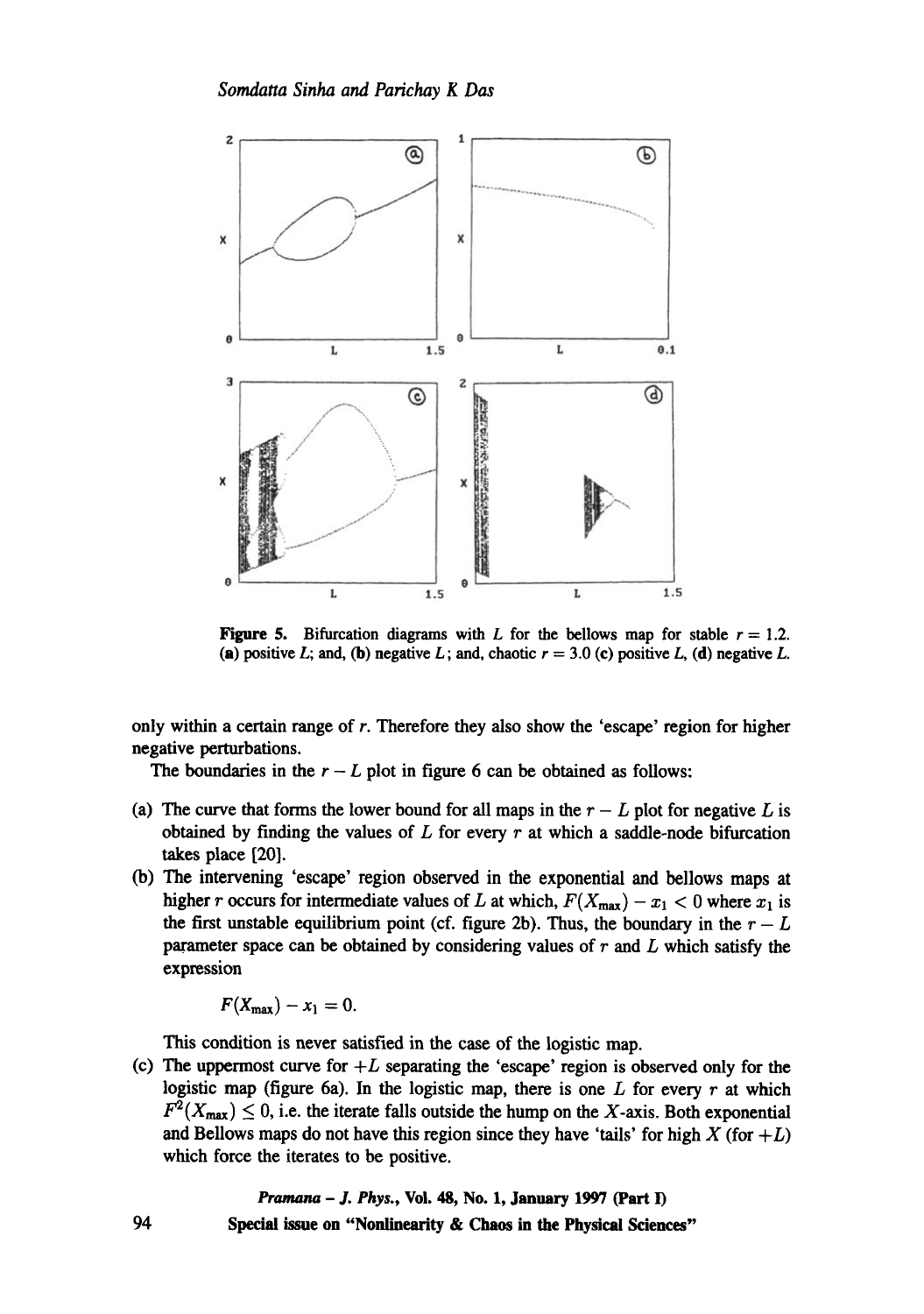

(d) The boundaries of the first two period doubling bifurcations ( $P = 2$  and  $P = 4$ ) in **figures 6a-c are obtained by solving the equations** 

 $F^{n}(X) = X$  and  $[F^{n}(X)]' = -1, n = 1, 2.$ 

**Figure 6 clearly shows that the response of the logistic map to perturbations is very different when compared to that of the exponential and the Bellows maps. This feature clearly indicates that all these maps can not be treated at par.** 

**Though from above the exponential and the Bellows maps seem to have very similar response to both positive and negative perturbations, comparison of figures 4a and 5a indicate finer differences between them. The 'bubble' of instability in the bellows map**  (figure 5a) is a feature which arises due to the detailed shape of  $f(X)$  near the critical **point. Figure 7 exemplifies this for the three maps. In this figure the continuous curve**  shows the slope of the map functions  $f'(X)$  for all X starting after the critical point for the **r value at which the first bifurcation from stability to oscillation occurs. The dotted curve**  represents the quantity  $\{f(X) - X\}$ .

> *Pramana - J. Phys.,* **Vol. 48, No. 1, January 1997 (Part I) Special issue on "Nonlinearity & Chaos in the Physical Sciences"** 95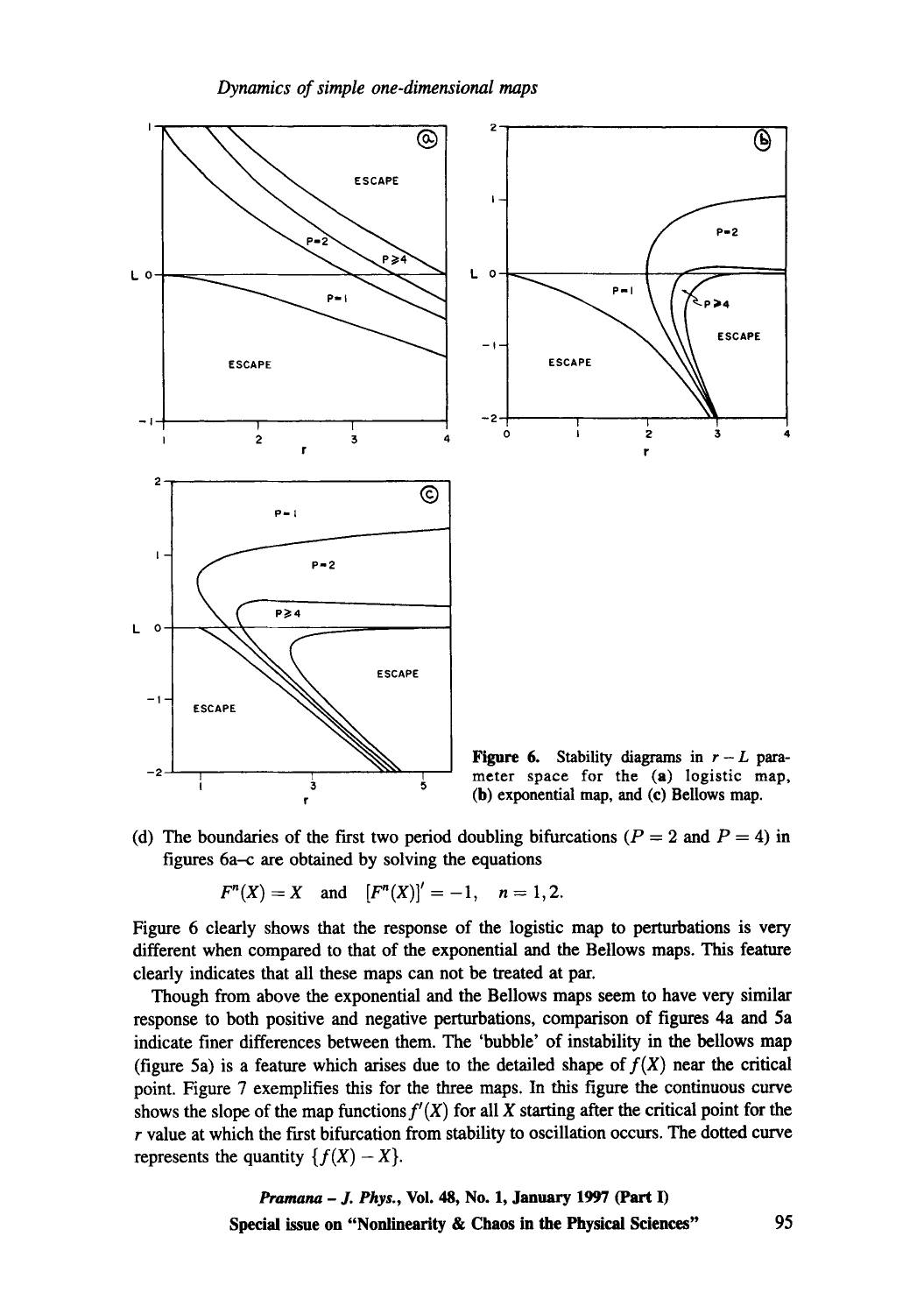



Figure 7. Slope of the nonlinear functions  $(f'(X))$  and the curve for  $\{f(X) - X\}$  for the (a) logistic, (b) exponential and (c) bellows maps.

It is clear from these figures that the equilibrium point  $x_2$  (cf. figure 2b) where  ${f(X)-X} = 0$  occurs is also the point at which  $f'(X) = -1$ . The major point to be noted is that there are two values of X at which  $f'(X) = -1$  for the Bellows map in figure 7c as opposed to the exponential map in figure 7b. Here (figure 7c), the equilibrium point is closer to the critical point of the map when the first bifurcation (at  $r = 1.5$ ) occurs. A lower value of r will obviously show stable dynamics in the unperturbed map and the equilibrium point will be on the left of the first intersection *of*  $f'(X) = -1$ . A constant positive perturbation (i.e. +L) to  $f(X)$  at stable r will move the equilibrium point to the right on the X-axis. The system will then exhibit stableunstable-stable 'bubble' as  $L$  is increased due to the presence of the two intersections of  $f'(X) = -1$  in the Bellows map. Thus it is clear from this figure that there exist a range of stable r values in this map where positive perturbations can give rise to "bubble" like dynamics. Such a situation never arises for both the logistic and the exponential maps due to the shape of their humps (see figures 7a, b).

### **2. Discussion**

**The above-mentioned results clearly demonstrate that small perturbations can delineate the differences among the maps which are considered to belong to the same universality** 

*Pramana - J. Phys.,* **Vol. 48, No. 1, January 1997 (Part I) 96 Special issue on "Nonlinearity & Chaos in the Physical Sciences"**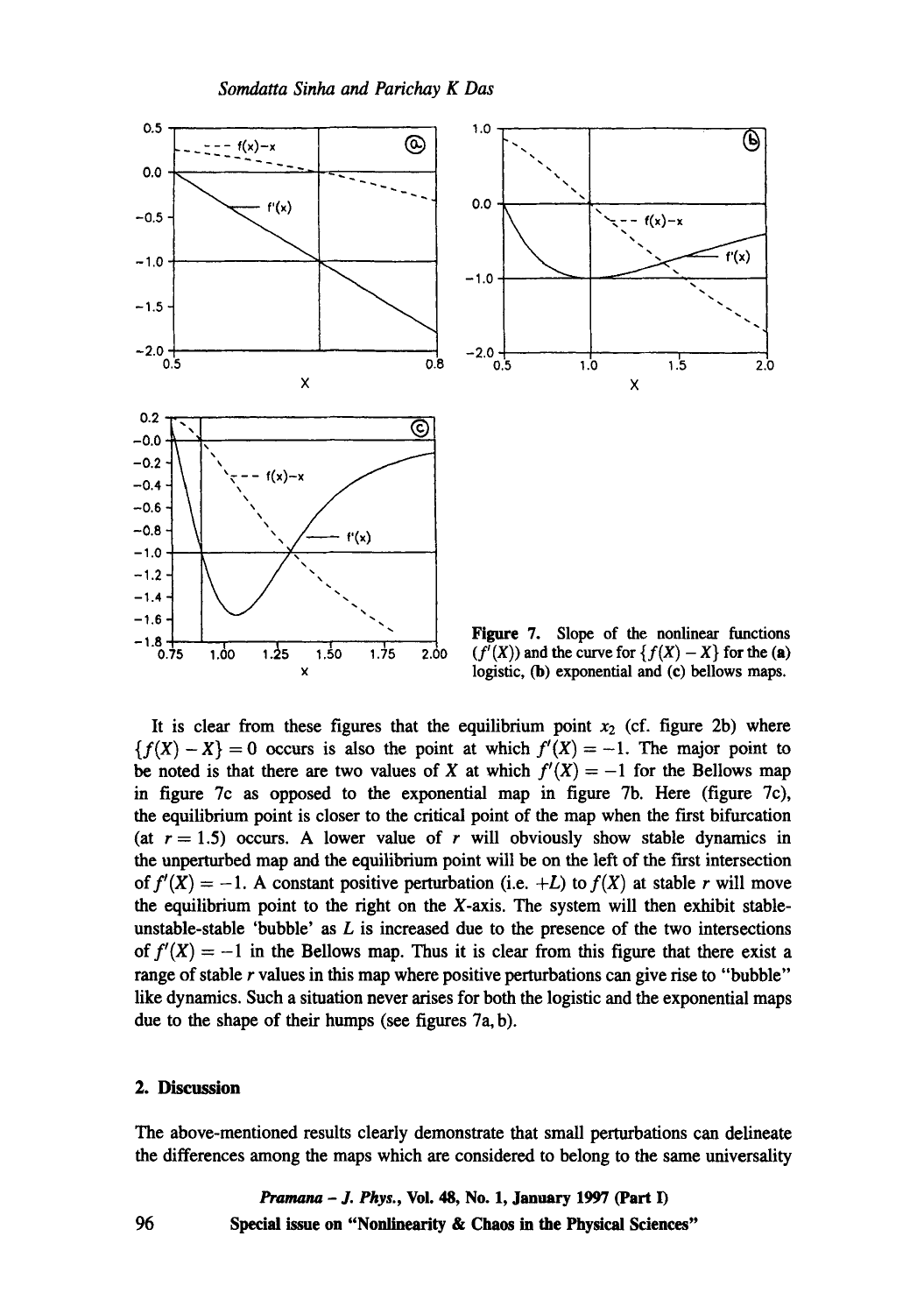# *Dynamics of simple one-dimensional maps*

class and have similar bifurcation dynamics. They can now be classified based on their response to constant perturbations which is model-specific. The main features that play important roles in the manifestation of the differences in dynamics in these maps under perturbations are

- 1. The presence of the 'tails' in the nonlinear functions in the exponential and Bellows maps at higher  $X$ . This gives rise to higher 'floors' (plateaus which flattens out at high  $X$ ) with positive perturbations, leading to period reversals to stability [14].
- 2. The detail shapes of the nonlinear functions near the maximum at medium values of X. These are highlighted in the form of 'bubbling' under positive perturbations, or, the minimum iterate  $(F(X_{max}))$  falling below the first unstable equilibrium point under negative perturbations.
- 3. The symmetric, purely concave-down structure of the hump in the logistic model does not allow any of the above processes to occur under constant additive perturbations. In fact the nonlinear parameter  $r$  in the logistic map can be easily scaled to include the effect of the perturbation  $(L)$ . This can explain the changes in the dynamics with positive and negative perturbation in the logistic map in terms of increased or decreased effective r.

These simple one-dimensional discrete equations studied here have been extensively used for describing density-dependent population growth of organisms having non-overlapping generations [3, 5, 9, 23, 24]. In ecological terms, the constant perturbation can be considered as constant migration to/from a population. We have shown that these maps do not behave similarly under perturbations thus exposing the inherent non-equivalence among them. Our results have far-reaching implications not only in the study of onedimensional non-linear discrete systems in general but also in the area of population dynamics and resource management studies. Thus one can say that though all unidimensional, discrete, single-hump maps show similar bifurcation dynamics [1, 2, 5], the exact nature of the non-linear functions plays an important role in their different dynamic response to simple perturbations.

## **Acknowledgement**

This work is a part of the project funded by Department of Science and Technology, India. We gratefully acknowledge its support.

# **References**

- [1] R M May, *Nature* 261, 459 (1976)
- [2] M J Feigenbaum, J. *Star. Phys.* 19, 25 (1978)
- [3] R M May, *Science* 186, 645 (1974)
- [4] R M May, J. *Theor. Biol.* 51, 511 (1975)
- [5] R M May and G FOster, *Am. Natur.* 110, 573 (1976)
- [6] N Metropolis, M L Stein and P R Stein, J. *Combin. Theory* 15, 25 (1973)
- [7] C J Krebs, *Ecology: The experimental analysis of distribution and abundance,* 2nd edn (Harper International Edition, Harper and Row, New York, 1978)
- [8] J A Yorke, N Nathanson, G Pianigiani and J Martin, *Am. J. Epidem.* 109, 103 (1979)
- [9] C W Clark, *Bioeconomic modeling and fisheries management* (Wiley, New York, 1985)

*Pramana - J. Phys.,* **Vol. 48, No. 1, January 1997 (Part I)** 

**Special issue on "Nonlinearity & Chaos in the Physical Sciences"** 97